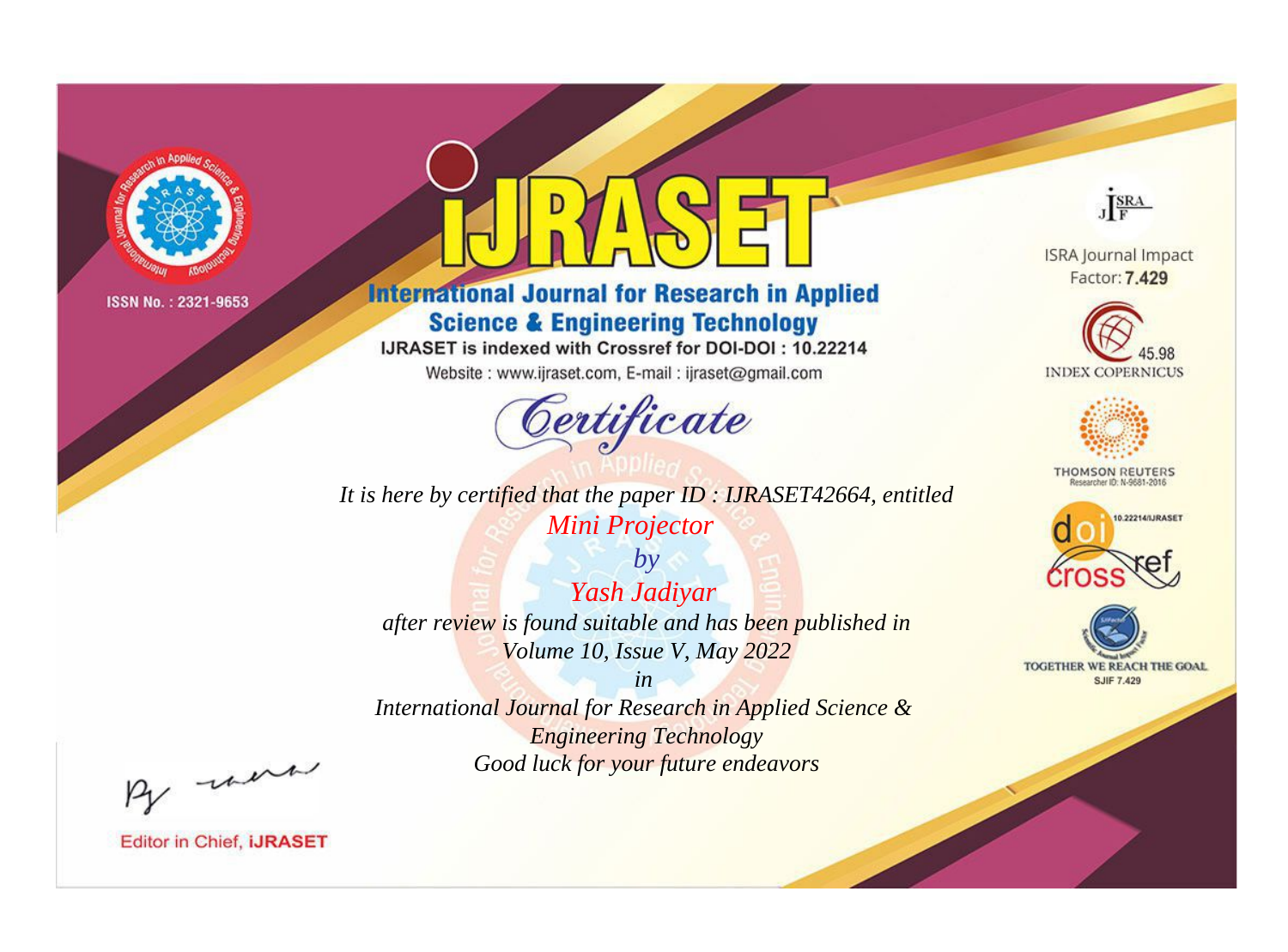

# **International Journal for Research in Applied Science & Engineering Technology**

IJRASET is indexed with Crossref for DOI-DOI: 10.22214

Website: www.ijraset.com, E-mail: ijraset@gmail.com



*It is here by certified that the paper ID : IJRASET42664, entitled Mini Projector*

*by Yash Gala after review is found suitable and has been published in Volume 10, Issue V, May 2022*

*in International Journal for Research in Applied Science & Engineering Technology Good luck for your future endeavors*



**Editor in Chief, IJRASET** 

**ISRA Journal Impact** Factor: 7.429

JERA





**THOMSON REUTERS** 



TOGETHER WE REACH THE GOAL **SJIF 7.429**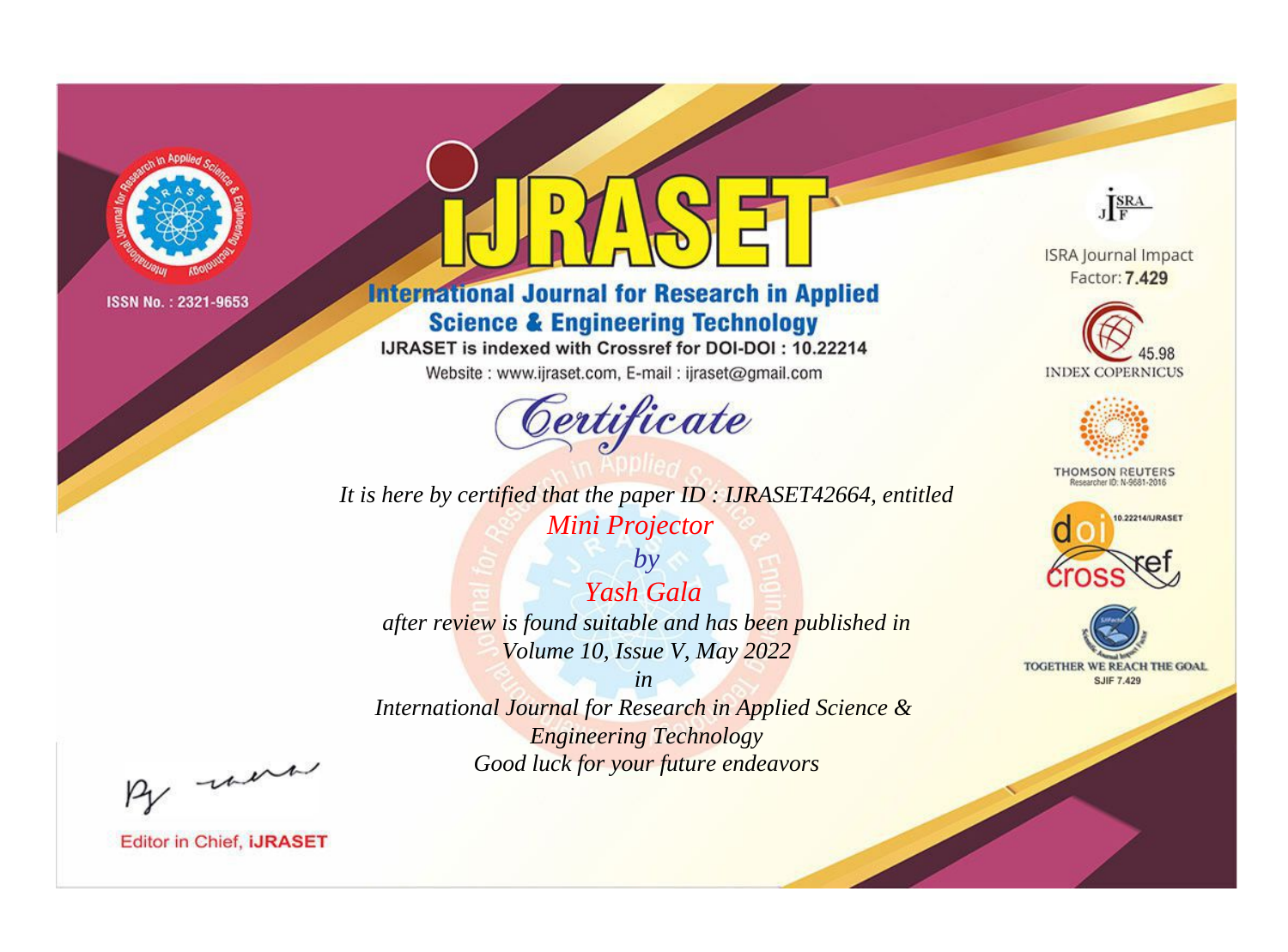

# **International Journal for Research in Applied Science & Engineering Technology**

IJRASET is indexed with Crossref for DOI-DOI: 10.22214

Website: www.ijraset.com, E-mail: ijraset@gmail.com



*It is here by certified that the paper ID : IJRASET42664, entitled Mini Projector*

*by Vedant Jani after review is found suitable and has been published in Volume 10, Issue V, May 2022*

*in International Journal for Research in Applied Science & Engineering Technology Good luck for your future endeavors*



**Editor in Chief, IJRASET** 

**ISRA Journal Impact** Factor: 7.429

JERA





**THOMSON REUTERS** 



TOGETHER WE REACH THE GOAL **SJIF 7.429**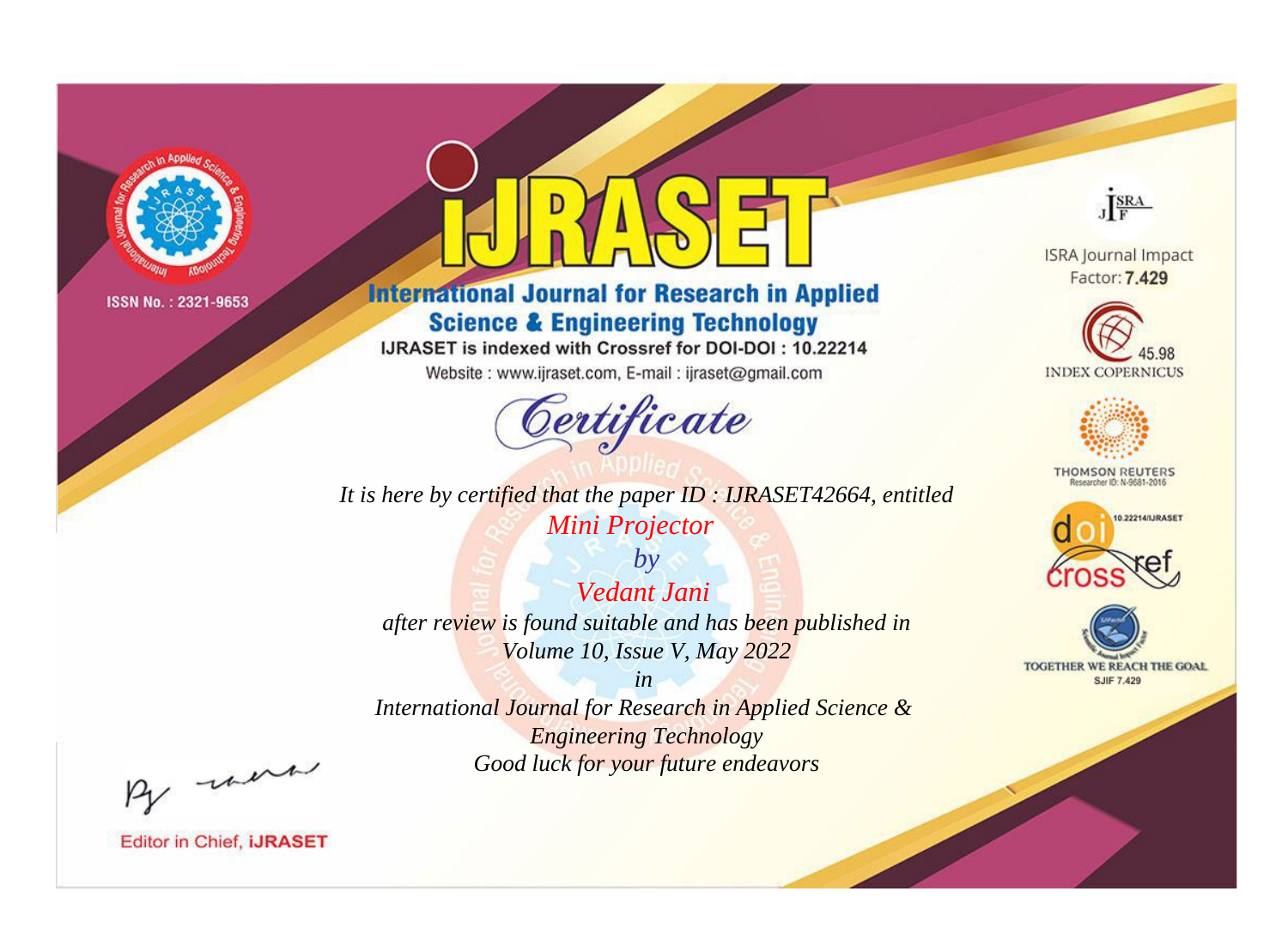

# **International Journal for Research in Applied Science & Engineering Technology**

IJRASET is indexed with Crossref for DOI-DOI: 10.22214

Website: www.ijraset.com, E-mail: ijraset@gmail.com



It is here by certified that the paper ID: IJRASET42664, entitled Mini Projector

 $by$ **Kunal Kotekar** after review is found suitable and has been published in Volume 10, Issue V, May 2022

 $in$ International Journal for Research in Applied Science & **Engineering Technology** Good luck for your future endeavors



**ISRA Journal Impact** Factor: 7.429





**THOMSON REUTERS** 



TOGETHER WE REACH THE GOAL **SJIF 7.429** 

By morn

**Editor in Chief, IJRASET**